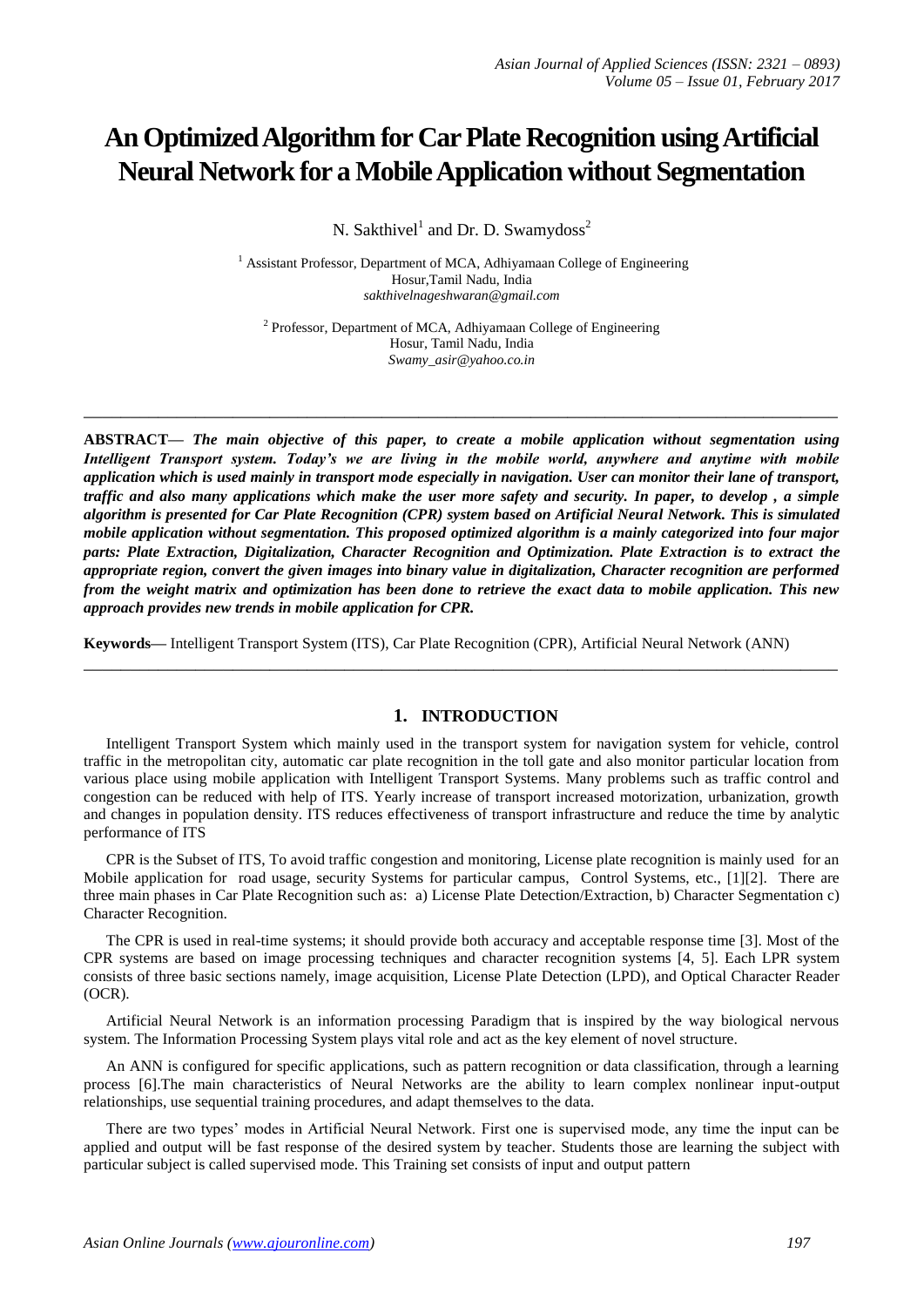Second one is unsupervised mode, where it mainly focuses on raw data which had no label of particular class. Selfstudy is good example of unsupervised mode. This mode must discover by themselves with appropriate properties like network with existing pattern

Many researches of car identification have been approached by Car Plate Extraction and Recognition, some of the related work as follows: [4] proposed an algorithm for vehicle license plate identification on the basis of a novel adaptive Image segmentation technique and connected component analysis in conjunction with a character recognition neural network. [4] Formulated a license plate locating module by fuzzy disciplines while the license number identification module was conceptualized in terms of neural subjects. [7] Implemented LPR on an embedded DSP platform that processes a video stream in real time. Lloyd Alan Fletcher and Rangachar Kasturi developed an algorithm for processes a video stream in real time. Lloyd Alan Fletcher automated text string separation which is relatively independent of changes in text font style and size, and of string orientation.

The main objective of this paper is to experiment and develop an algorithm for CPR using ANN for a mobile application without segmentations. This CPR app can be simulated via blackberry simulator called Blackberry Smartphone simulator v.5.0.0. This is used to run application on your computer. Blackberry app can able to write, load, save and run your own applications with blackberry smartphone simulator. Using this simulator, you can test the simulated app.

The BlackBerry MDS Simulator, E-mail Simulator, various services can be provided for this application. A powerful application can be designed in order to provide a various services which can emulate with simulator using Blackberry 8250 simulator. BlackBerry is known for its excellent messaging devices and the BlackBerry Curve 8520 may well be on the lower end of the pricing scale, but it's certainly one of the most accessible smartphones out there. The consumerfocused, low-cost handset doesn't feel low cost though.

Four Stages are identified in this application. First Stageis Car Plate Extraction to capture an image from a Mobile Camera and extract Car Plate Region. Second Stage is Image Digitalization, deals with conversion of images into a digital format. Third Stage is Character Recognition by applying ANN Concepts, Characters are recognized and the last stage is Optimization, algorithm used to optimized and extract the appropriate character and display the text in the mobile.



**Figure 1: Flow Diagram- Process of CPR**

# **2. CAR PLATE EXTRACTION**

The proposed algorithm in this paper is designed to recognize a license plate of a car automatically. Input of the system, the image of a vehicle captured by a mobile camera [BlackBerry Smartphone Simulator v.5.0.0] with 2-5 Mega Pixel. The Captured Image[9,10,12,13,14] taken from 2-5 meters away is process through license plate extractor which gives output as a single image file.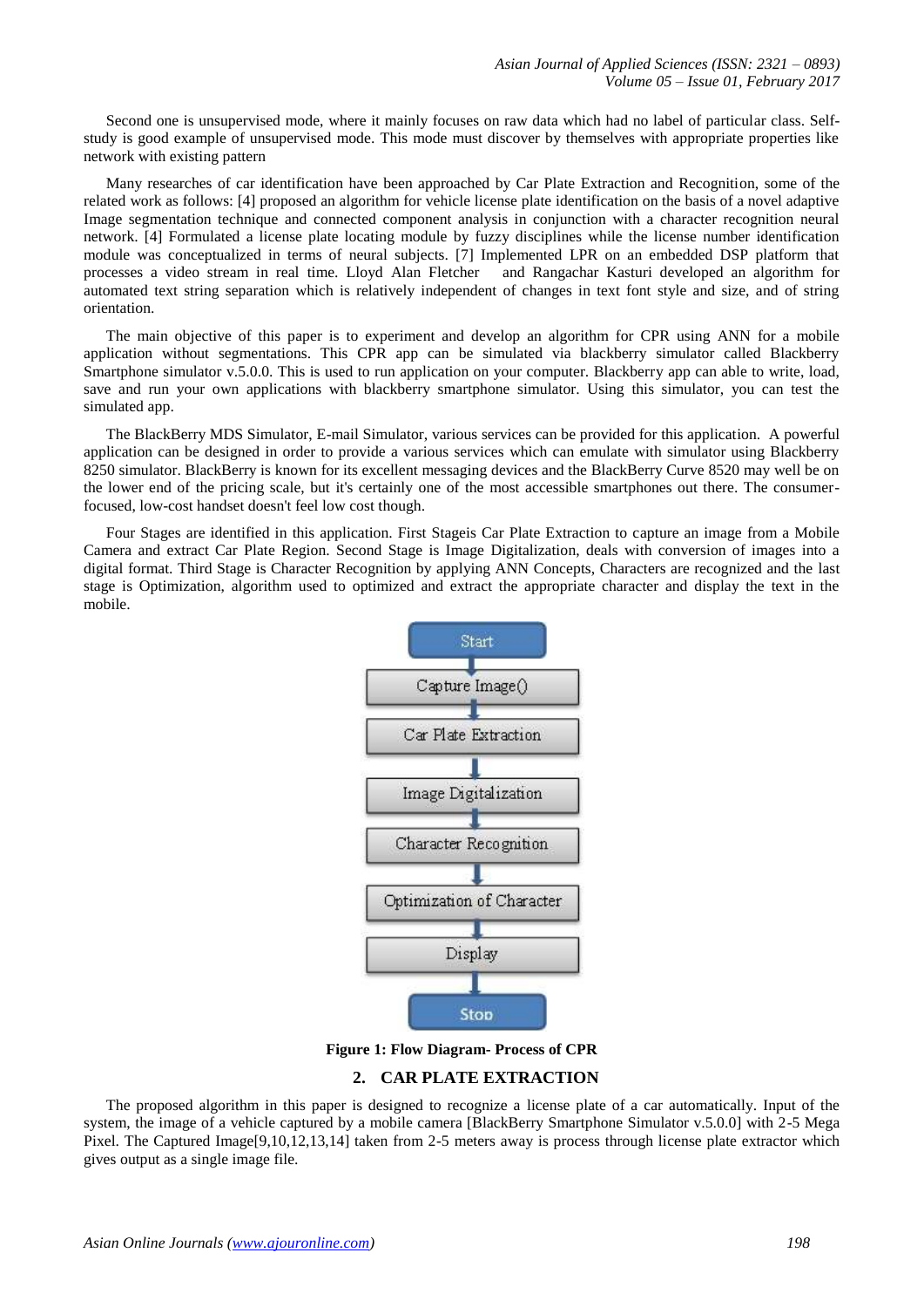*Asian Journal of Applied Sciences (ISSN: 2321 – 0893) Volume 05 – Issue 01, February 2017*



**Figure 2.1 Process of Image Capture**

# **3. IMAGE DIGITALIZATION**

The Process of Digitalization is an important part for the neural network used in the system [11]. In this process, A generated image file will act as an input and undergone three phases of Digitalization.

- 1. Conversion image into Byte Array
- 2. Conversion of Matrix Based on Image Size
- 3. Conversion of Byte Array to Binary Value



**Figure 3.1 Process of Image Digitalization.**

An input image file is encoded into Byte and store in an Array with a file name. In the next stage, Width and Height of Input image are stored in the Matrix Mij, where i is the number of rows and j is the number columns. i,j either increased or decreased depends upon the size of the images. Third Stage, Byte Array of Matrix are converted into binary image consisting of only 0's and 1's with help java packages , where 0's represent white pixel and 1 represent black pixel as shown in figure 3.1. Sample coding are given below:

> for(int i=0;i<filetem.length;i++){ sb.append(Integer.toBinaryString(filetem[i] & 0xFF)); wheresb is the object of String buffer classs



**Figure 3.2 Convert to Digital**

## **4. CHARACTER RECOGNITION**

The Input Matrix Mij, which consist of 0 's and 1's are fed as input to the neural network . It is typical for any neural network to learn in supervised or unsupervised manner by adjusting its weight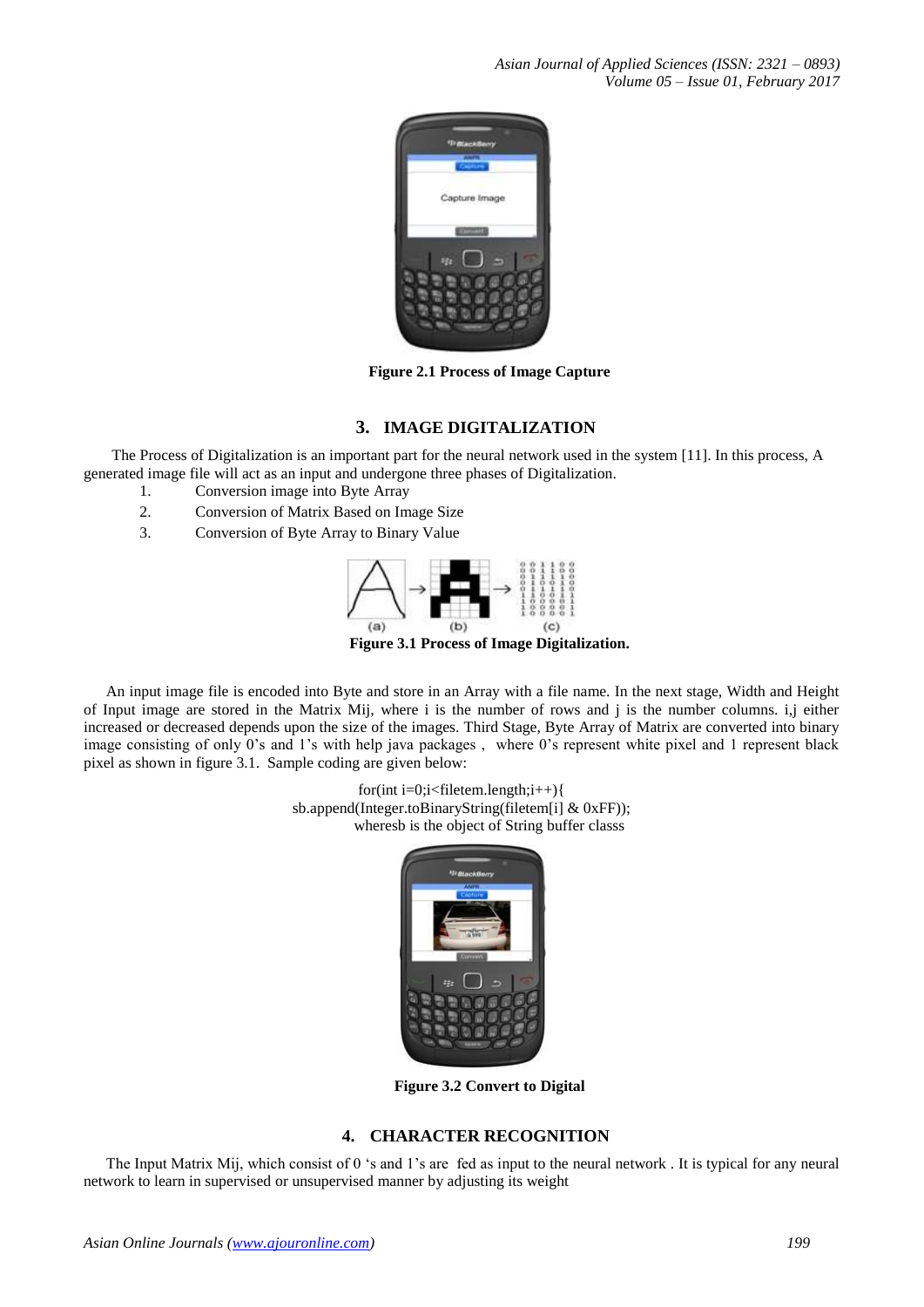The Weight Matrix Wij is generated from the Input Matrix Mij as follows:

```
for(int i=0;i<br/>stimap.getWidth();i++){
for(int =0;j<br/>bitmap.getHeight();j++){
M[i][j] = (char)sb.charAt(k++);if(M[i][j]=-0')W[i][j]=-1;}else{
           W[i][j]=1;
```
} } }

Where W[i][j] are WeightMatrix generated from Input Matrix M[i][j]

Whenever a Character is to be taught to the network, an input pattern representing that character is submitted to the network. The network is then instructed to identify this pattern labeled as k. In accordance with this, the weight matrix Wk is updated in the following manner:

```
for(int i=0;i<br/>stimap.getWidth();i++){
for(int = 0; j < bitmap.getHeight(); j++)Wk[i][j]=W[i][j]+M[i][j]; //Weighted Matrix
}
W_k = w[i][j]
```
Let k be label as s then Weight M Matrix can be denoted as follows

|           |  |  | $\begin{vmatrix} 2 & 2 & 2 & 2 & 2 \\ 2 & -1 & -1 & -1 & -1 \end{vmatrix}$                       |  |
|-----------|--|--|--------------------------------------------------------------------------------------------------|--|
| $\rm W_s$ |  |  |                                                                                                  |  |
|           |  |  |                                                                                                  |  |
|           |  |  | $\begin{array}{ c cccc } \hline 2&2&2&2&2&2 \\ -1&-1&-1&-1&2 \\ 2&2&2&2&2 \\ \hline \end{array}$ |  |

The Weight matrix is has been updated to learn any alphabet say S. It should be noted that this matrix is specific to the alphabet S alone. Other characters shall each have a corresponding weight matrix.

A close observation of the matrix would bring the following points to notice:

The matrix-elements with higher (positive) values are the ones which stand for the most commonly occurring imagepixels. The elements with lesser or negative values stand for pixels which appear less frequently in the images. Neural networks learn through such updating of their weights. Each time, the weights are adjusted in such a manner also give an output closer to the desired output than before.

### **5. OPTIMIZATION OF CHARACTER**

The Final Stage of this application is optimization based on the Weight Matrix Wk. There are total n Weight Block for the totally n characters to be taught (fed) to the system. The Block M provides the input Matrix M to the Weight Block Wk for each k



#### **Figure 5.1 Optimization Process**

The optimization techniques find out the feasible solution of all the Weight Matrix and identify an input pattern as a matching candidate forone (optimal solution) of its many learnt pattern. A Simplistic Approach for Car Plate Recognition using Artificial Network has been described using Mobile application where the contents have not been segmented. The Device used for this application is of low cost and portable compare to other applications.